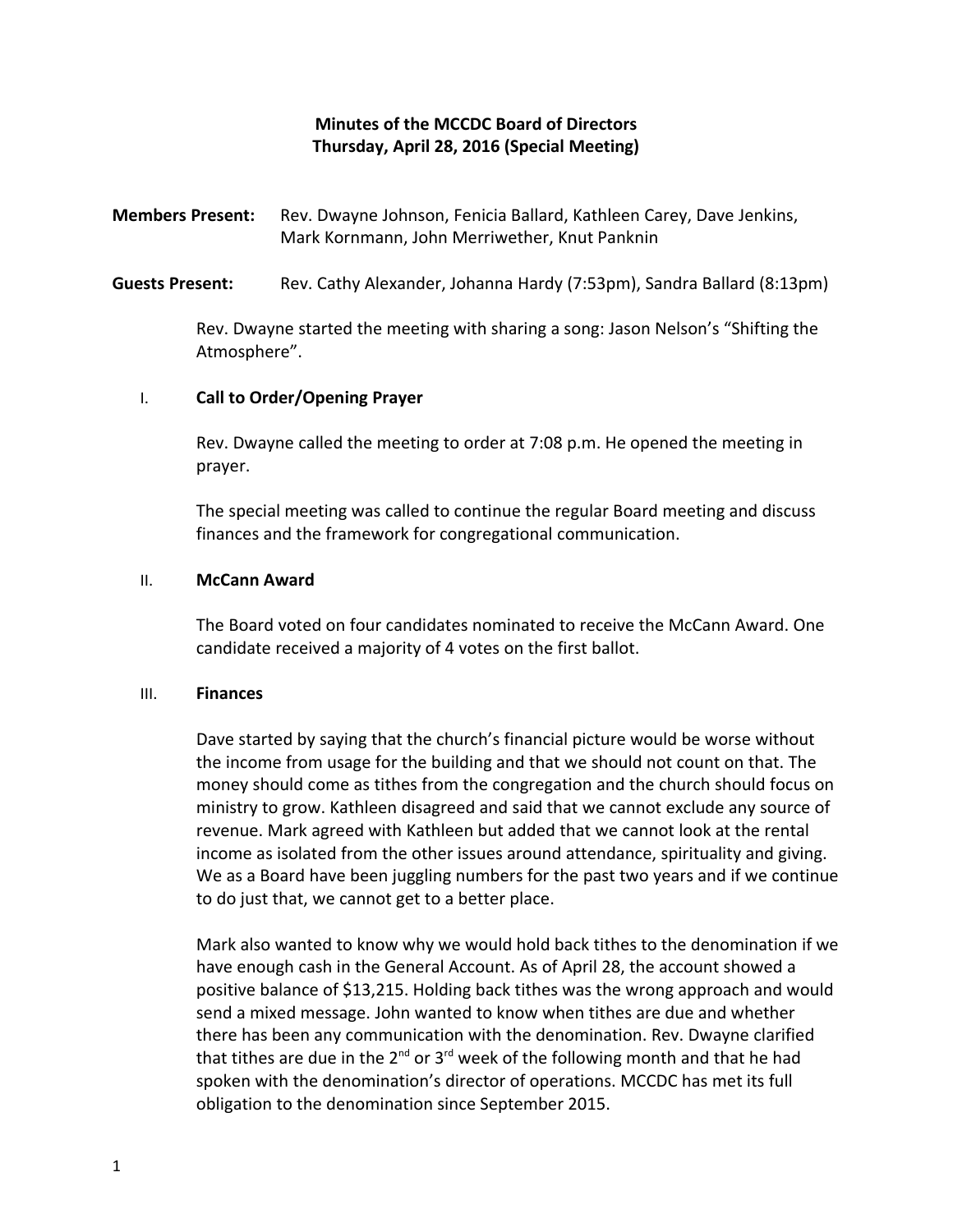Mark also had a question on the  $45<sup>th</sup>$  anniversary budget. The stip gift account shows a net positive of \$10,073 and he wanted to know whether that would be enough to cover the costs for the Gala. Rev. Cathy said that the committee looks at each expense item as some items are variable based on contractual obligations and other factors. As of now, there is a shortfall of about \$4,000 but the committee is confident that all expenses can be paid with expected revenue from fundraisers such as the silent auction and final ticket sales.

John gave a general picture of the (financial) situation of the church and recent trends. Attendance and giving have both been lower this year: Average attendance for the combined worship services on Sunday is 147 per week and per capita giving is around \$43. Average expenses are about \$41,600 per month and monthly income is on average \$33,300.

Starting in June, the church will generate income of about \$5,000 per month from both units at 472. The loan payment for the building will start in September and will be about \$2,100 per month. The balloon payment of \$222,000 needs to be factored in as well.

John moved to distribute the income generated from renting out 472 by applying the following formula:

- 15% of the rental income shall go towards a 472-reserve fund, which will also be used to pay the real estate taxes for the building;
- 75% of the rental income shall go towards the mortgage payments for both buildings (472 and 474) as well as repairs for 474;
- 10% of the rental income shall go into a reserve or savings fund for the church for the future.

Dave, Mark, and Kathleen expressed their support for the formula and said that it is fair and lays a good financial foundation for the future. Dave asked how to get congregational input on this, and Rev. Dwayne suggested that the passed motion could be presented to the congregation on May  $8<sup>th</sup>$ .

Fenicia seconded the motion and it was approved unanimously.

### IV. **Congregational Engagement**

The following Board members will be present for the congregational listening posts on Sunday, May 8<sup>th</sup>: Rev. Dwayne, Dave, Mark, and Knut and on Wednesday, May 11<sup>th</sup>: Kathleen, Rev. Dwayne, Mark, John, and Knut. The second meeting will be offered as Sunday will be Mother's Day.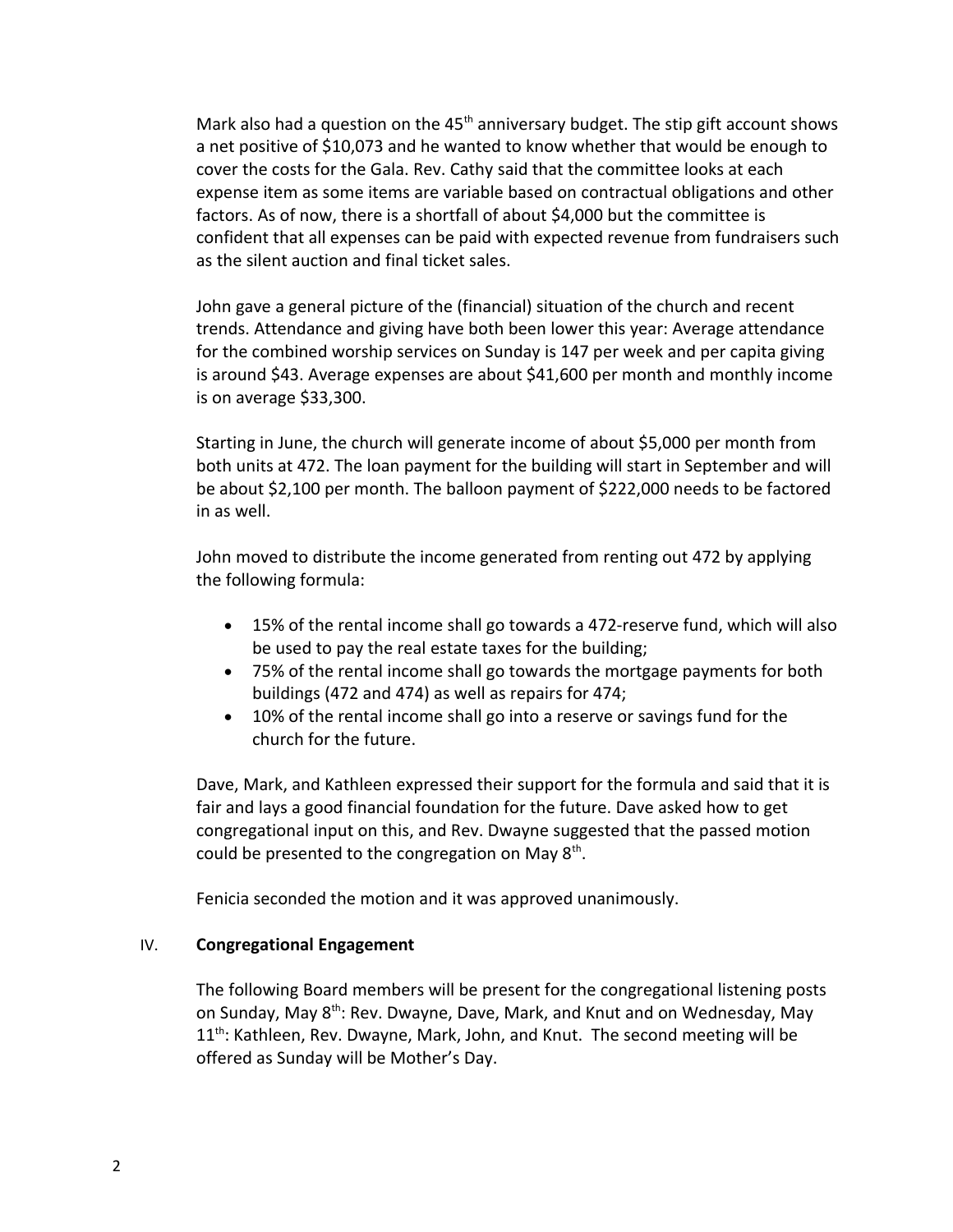The Board discussed the following items for the agenda:

- Financial picture, including current financial snapshot, drivers for expenses, and explanation on where the money has gone (deferred maintenance projects such as barrel roof and caulking, new security system, bathrooms etc. and investments in programs and staff)
- Summary of 472: where we are today, next steps in completion process and mediation with first contractor
- AV system with explanation that no General Fund money was spent and that training was built into purchase

Mark voiced his concern that we might not be ready for the engagement in such a short time. He also said that the spiritual issue has not been addressed yet, and that he wants to hear from Rev. Dwayne. The numbers alone will not resonate with the congregation.

Rev. Dwayne expressed his belief that finances are a spiritual issues. He is looking for things that resonate spiritually with the congregation such as the 45 days of changed lives series, and he is also looking for places of impact and where we are lacking. We have to get our focus back on God and on people. He feels that there is not enough depths and discipleship in his own relationships with the congregation. One idea he is contemplating is a summer growth plan "passport to growth" where people are encouraged to attend at least one program per week outside of worship. Rev. Dwayne also wants to get feedback from congregants who made pledges but have not fulfilled them yet.

Johanna said that she wanted to correct a statement she made in the last special Board meeting. She has gone back to read every Eblast since 2011 and realized that there is a lot going on spiritually in our church. We have 34 ministries and many programs and it is hard to find event space in church these days. She still feels spiritually disconnected but that is not due to a lack of programming. The most impactful spiritual connection for her comes through music and Eclectic Praise is a prime example where congregants came together for fun and a new ministry was born. Johanna also advocated for a revival to add a charismatic side. Another idea would be to change the programming for service every other Sunday or on special Sundays to make services less predictable and keep them exciting. She would also love to see old-fashioned baptism with a pool in the church backyard.

Dave added that he also misses an emotional connection that he would like to get from a more spiritual service. Some of it is structural and due to the ritual of our services. The intellectual connection of the message is not enough for him.

Dwayne said that the revival idea is worth looking at and that our diversity is a challenge when it comes to Sunday services: We have different spiritual types who respond to differently and the challenge is to offer something to everyone at least